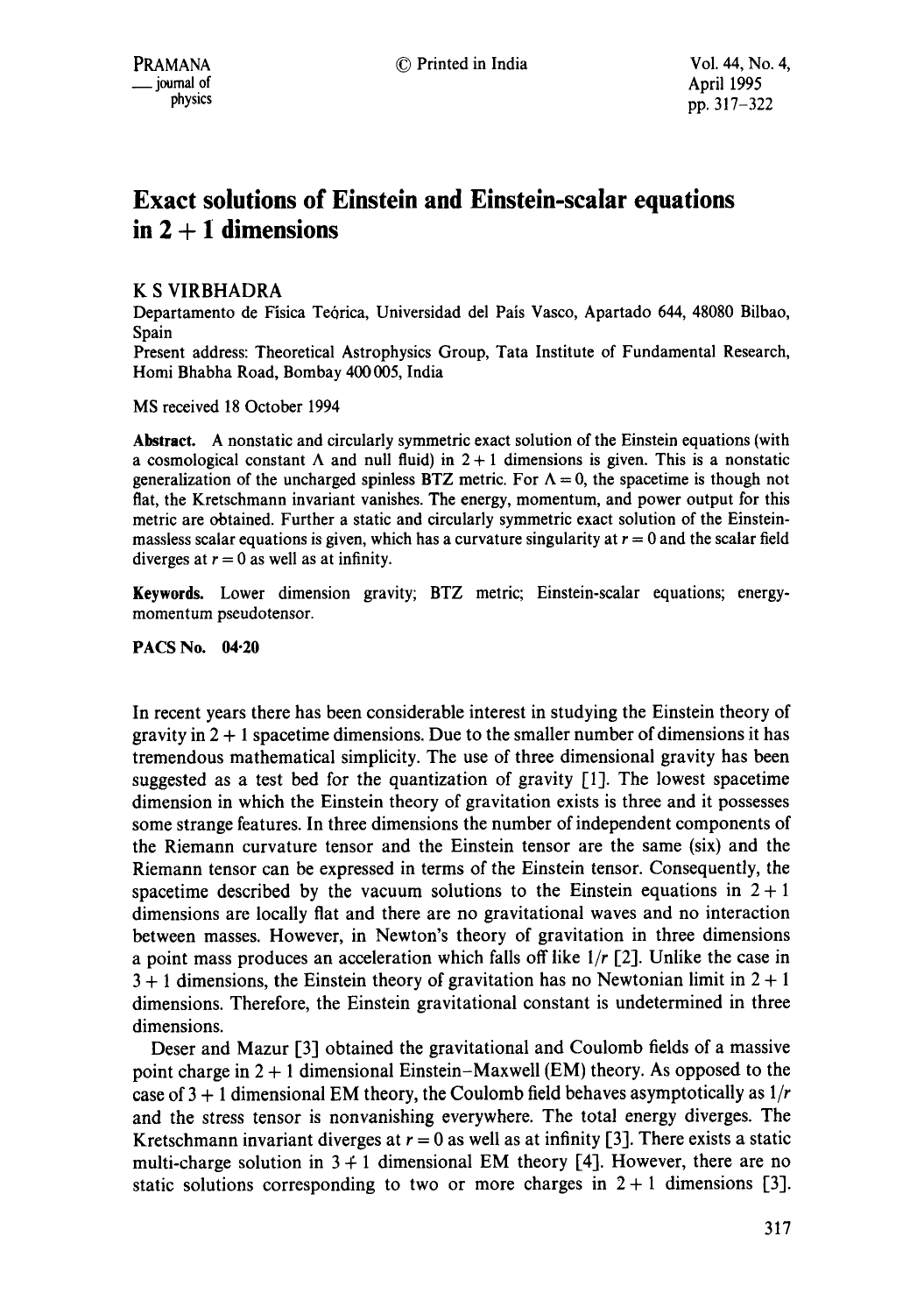#### *K S Virbhadra*

Arguing that the light emitted from the surface of a star will always escape to the infinity because there is no gravity outside matter (or energy), Giddings *et al*  concluded that black holes do not exist in three dimensional Einstein theory of gravitation [5]. However, Bafiados *et al* (BTZ) [6] have recently discovered a black hole solution to the EM equations (with a negative cosmological constant) in  $2 + 1$ dimensions, which is characterized by mass, angular momentum, and charge parameters. The  $2 + 1$  dimensional uncharged BTZ black hole solution has fascinated many physicists minds ([7] and references therein). Unlike the Kerr metric it is not asymptotically fiat and there is no curvature singularity. However, it shares many features of its 3 + 1 dimensional counterpart. For instance, it has an ergosphere, upper bound in angular momentum (for a given mass) and has similar thermodynamical properties [8].

In this paper we give two exact solutions: (a) a nonstatic and circularly symmetric solution of the Einstein equations with a cosmological constant and null fluid, which is a nonstatic generalization to the spinless uncharged  $BTZ$  metric and  $(b)$ a static and circularly symmetric solution of the Einstein-massless scalar equations. We obtain the energy, momentum, and power output for the nonstatic circularly symmetric metric (with zero cosmological constant) and compare the results with its  $3 + 1$  dimensional counterpart. We use the geometrized units and follow the convention that Latin (Greek) indices take values 0 to 2 (1 to 2).  $x^0$  stands for the time coordinate.

The Einstein field equations with a cosmological constant  $\Lambda$  and the null fluid present are

$$
R_{ij} - \frac{1}{2} R g_{ij} + \Lambda g_{ij} = \kappa N_{ij}.
$$
 (1)

 $R_{ij}$  is the Ricci tensor and R is the Ricci scalar,  $\kappa$  is the Einstein gravitational constant.  $N_{ij}$  is the energy-momentum tensor due to the null fluid, which is given by

$$
N_{ij} = V_i V_j, \tag{2}
$$

where  $V_i$  is the null fluid current vector satisfying

$$
V_i V^i = 0. \tag{3}
$$

A nonstatic and circularly symmetric exact solution of the above equations in  $2 + 1$ dimensions is given, in coordinates  $x^0 = u$ ,  $x^1 = r$ ,  $x^2 = \varphi$ , by the line element

$$
ds^{2} = -(-m(u) - \Lambda r^{2})du^{2} - 2du dr + r^{2} d\varphi^{2}.
$$
 (4)

The nonvanishing component of the energy-momentum tensor of the null fluid is

$$
N_0^1 = \frac{\dot{m}}{2\kappa r}.\tag{5}
$$

The dot denotes the derivative with respect to the time coordinate u. The null fluid current vector is

$$
V^i = g_1^i \sqrt{\frac{-m}{2\kappa r}}.\tag{6}
$$

**318 Pramana - J. Phys., Vol. 44, No. 4, April 1995**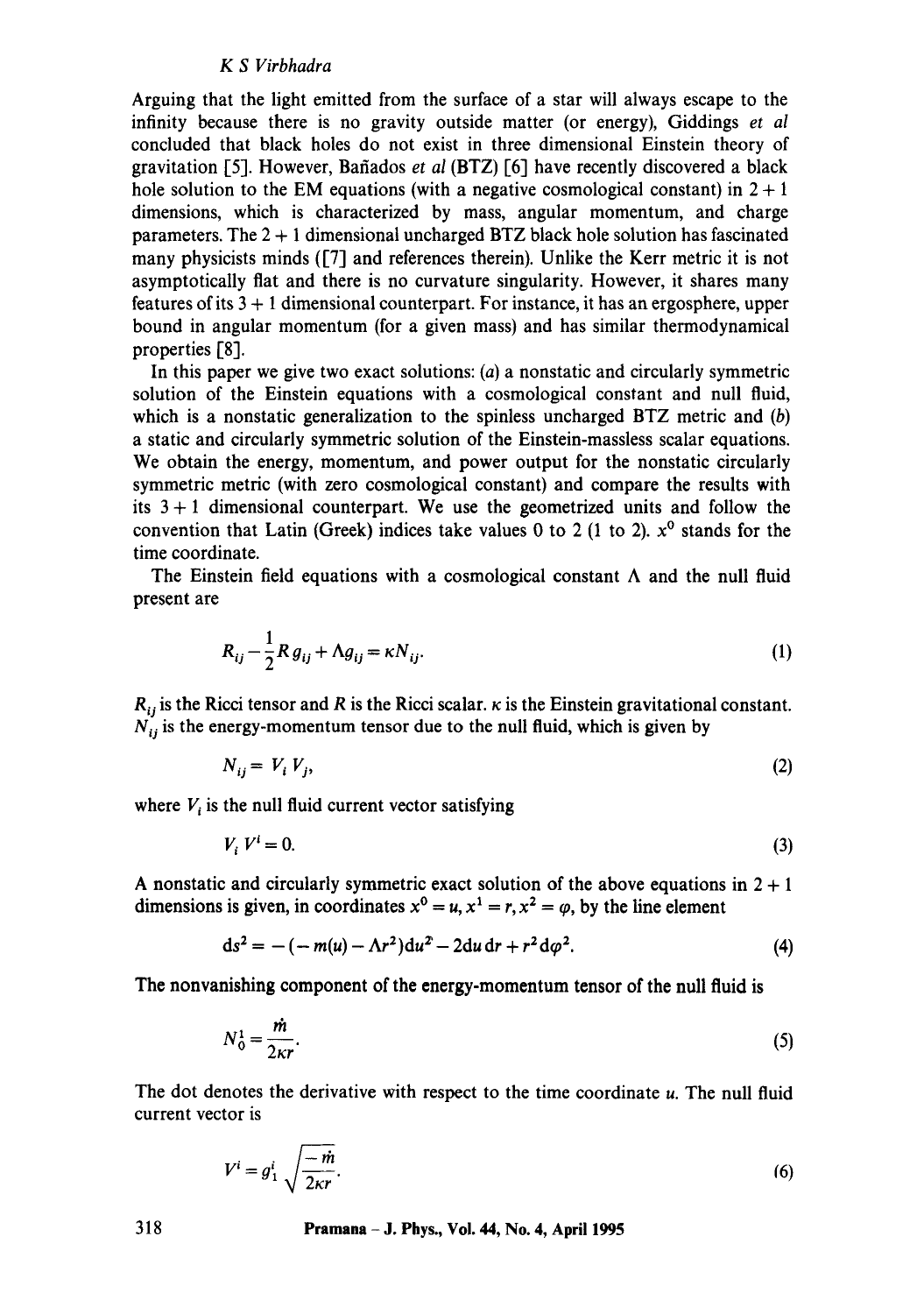The nonvanishing components of the Riemann curvature tensor are

$$
R_{1220} = \Lambda r^2,
$$
  
\n
$$
R_{1010} = -\Lambda,
$$
  
\n
$$
R_{2020} = \frac{2m\Lambda r^2 + r(-\dot{m} + 2\Lambda^2 r^3)}{2},
$$
\n(7)

and the Kretschmann invariant is

$$
R^{abcd}R_{abcd} = 12\Lambda^2. \tag{8}
$$

The spacetime described by the line element (4) with  $\Lambda = 0$  is though not flat, the Kretschmann invariant vanishes. When  $m$  is a constant, (4) gives the uncharged spinless BTZ metric.

Lindquist *et al* [9] obtained the energy, momentum and power output for the Vaidya metric. It is of interest to obtain the same for the circularly symmetric nonstatic metric (with  $\Lambda = 0$ ) and compare the results with its 3 + 1 dimensional counterpart. There are several prescriptions for calculating the energy, momentum and power output for a nonstatic general relativistic system. For example, one can use the Landau and Lifshitz  $(LL)$  pseudotensor  $[10]$ 

$$
L^{mn} = L^{nm} = \frac{1}{2\kappa} S^{mjnk},_{jk}, \qquad (9)
$$

where

$$
S^{mjnk} = -g(g^{mn}g^{jk} - g^{mk}g^{nj}).
$$
\n(10)

 $S<sup>mink</sup>$  has the symmetries of the Riemann tensor. The LL pseudotensor satisfies the local conservation laws:

$$
\frac{\partial L^{mn}}{\partial x^m} = 0. \tag{11}
$$

 $L^{00}$  and  $L^{0\alpha}$  are, respectively, the energy density and momentum (energy current) density components. It is known that the LL pseudotensor gives the correct result if calculations are carried out in "Cartesian coordinates". Therefore, we transform the line element (4), with  $\Lambda = 0$ , to these coordinates, which is given by

$$
ds^{2} = -dt^{2} + dx^{2} + dy^{2} + (1 + m(u)) \left[ dt - \frac{xdx + ydy}{r} \right]^{2}.
$$
 (12)

The coordinates  $u, r, \varphi$  in (4) and t, x, y in (12) are related through

$$
u = t - r,
$$
  
\n
$$
x = r \cos \varphi,
$$
  
\n
$$
y = r \sin \varphi.
$$
\n(13)

The determinant  $g \equiv |g_{ij}|$  is

$$
g = -1 \tag{14}
$$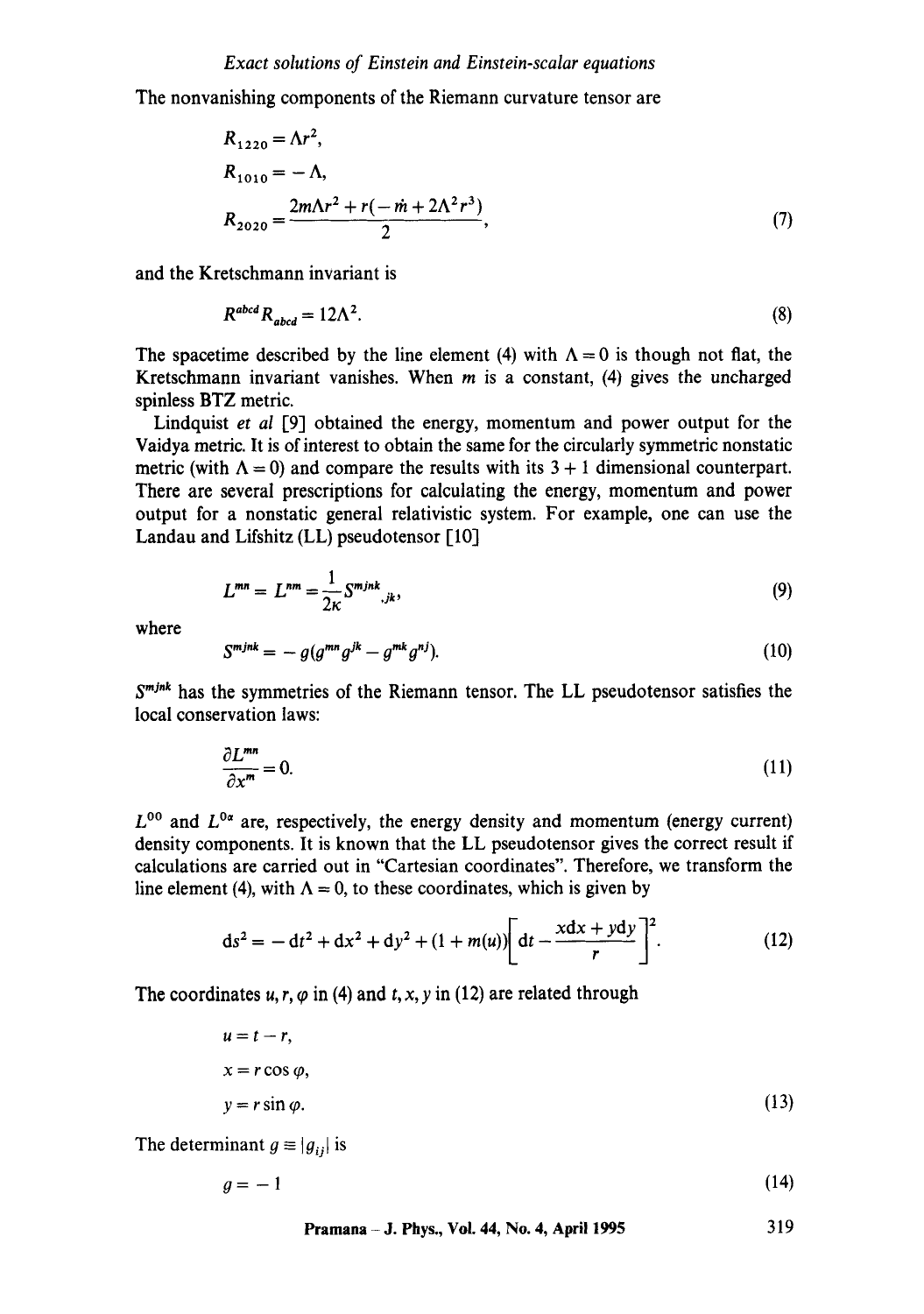## *K S Virbhadra*

and the contravariant components of the metric tensor are

$$
g^{00} = -m-2,
$$
  
\n
$$
g^{11} = \frac{-mx^2 + y^2}{r^2},
$$
  
\n
$$
g^{22} = \frac{-my^2 + x^2}{r^2},
$$
  
\n
$$
g^{01} = -\frac{x(1+m)}{r},
$$
  
\n
$$
g^{02} = -\frac{y(1+m)}{r},
$$
  
\n
$$
g^{12} = -\frac{xy(1+m)}{r^2}.
$$
\n(15)

We are interested in calculating the energy and momentum density components and therefore the required components of  $S^{m/mk}$  are

$$
S^{0101} = \frac{-y^2(1+m) - r^2}{r^2},
$$
  
\n
$$
S^{0202} = \frac{-x^2(1+m) - r^2}{r^2},
$$
  
\n
$$
S^{0102} = \frac{xy(1+m)}{r^2},
$$
  
\n
$$
S^{0112} = \frac{y(1+m)}{r},
$$
  
\n
$$
S^{0212} = \frac{-x(1+m)}{r}.
$$
  
\n(16)

Substituting (16) in (9), we get the energy and momentum (energy current) density components

$$
L^{00} = \frac{m'}{2\kappa r},
$$
  
\n
$$
L^{01} = -\frac{\dot{m}x}{2\kappa r^2},
$$
  
\n
$$
L^{02} = -\frac{\dot{m}y}{2\kappa r^2}
$$
\n(17)

( $m'$  stands for  $\partial m/\partial r$ ). Therefore, the energy and momentum components are

$$
E = m\frac{\pi}{\kappa},
$$
  

$$
P_x = P_y = 0,
$$
 (18)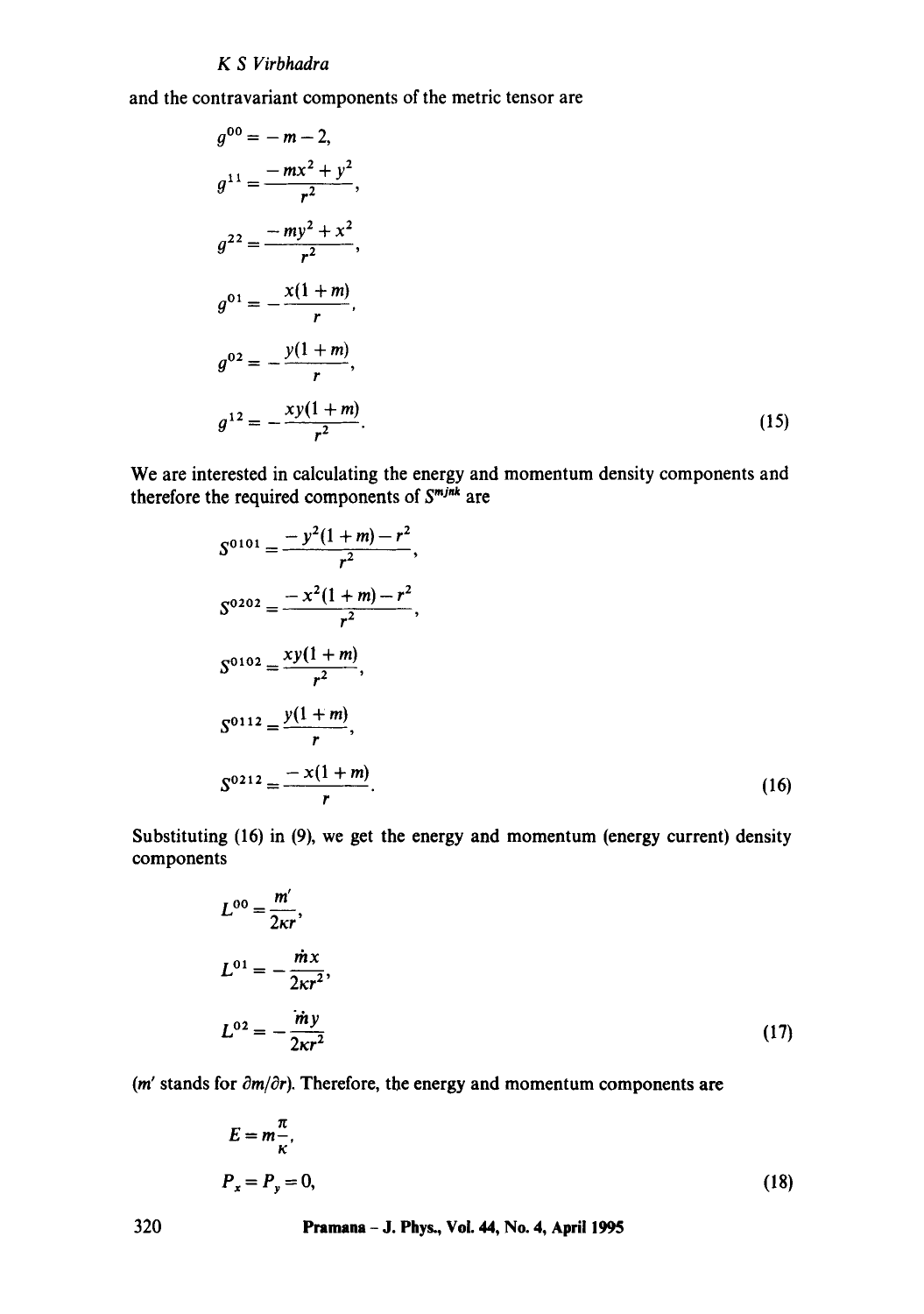and the power output is

$$
W = -\frac{\pi}{\kappa} \frac{dm}{du}.
$$
 (19)

For the Vaidya metric, Lindquist *et al* found  $E = M$ ,  $P_x = P_y = P_z = 0$ , and  $W = -dM/du$ , where M is the mass parameter in the Vaidya metric. Thus, we get similar results in its  $2 + 1$  dimensional counterpart ( $\kappa$  is not known due to the lack of a Newtonian limit). This supports the importance of the study of lower dimension gravity as a toy model.

The exact solutions of the Einstein-massless scalar equations in  $3 + 1$  spacetime dimensions are known in the literature [11]. It is of interest to obtain a static and circularly symmetric exact solution of these equations in  $2 + 1$  dimensions. The Einstein-massless scalar field equations are [11]

$$
R_{ij} - \frac{1}{2}R g_{ij} = \kappa S_{ij},\tag{20}
$$

where  $S_{ij}$ , the energy-momentum tensor of the massless scalar field, is given by

$$
S_{ij} = \Phi_{,i} \Phi_{,j} - \frac{1}{2} g_{ij} g^{ab} \Phi_{,a} \Phi_{,b},
$$
\n(21)

and

$$
\Phi_{,i}^{i} = 0. \tag{22}
$$

 $\Phi$  stands for the massless scalar field.

A static and circularly symmetric exact solution of the above equations is given by the line element

$$
ds^2 = -B dt^2 + B dr^2 + r^2 d\varphi^2
$$
 (23)

with

$$
B = (1 - q)\mathcal{R}^q,\tag{24}
$$

and the scalar field

$$
\Phi = \sqrt{\frac{q}{\kappa}} \ln \mathcal{R},\tag{25}
$$

where

$$
\mathcal{R} = \frac{r}{r_0}.\tag{26}
$$

q stands for the scalar charge,  $q = 0$  gives the flat spacetime in  $2 + 1$  dimensions. The nonvanishing components of the Einstein tensor and the energy-momentum tensor of the massless scalar field are given by

$$
G_1^1 = -G_2^2 = -G_0^0 = \kappa S_1^1 = -\kappa S_2^2 = -\kappa S_0^0 = \frac{q}{2(1-q)\mathscr{R}^4 r^2}.
$$
 (27)

The surviving independent components of the Riemann tensor are

$$
R_{1212} = R_{2020} = \frac{q}{2},
$$